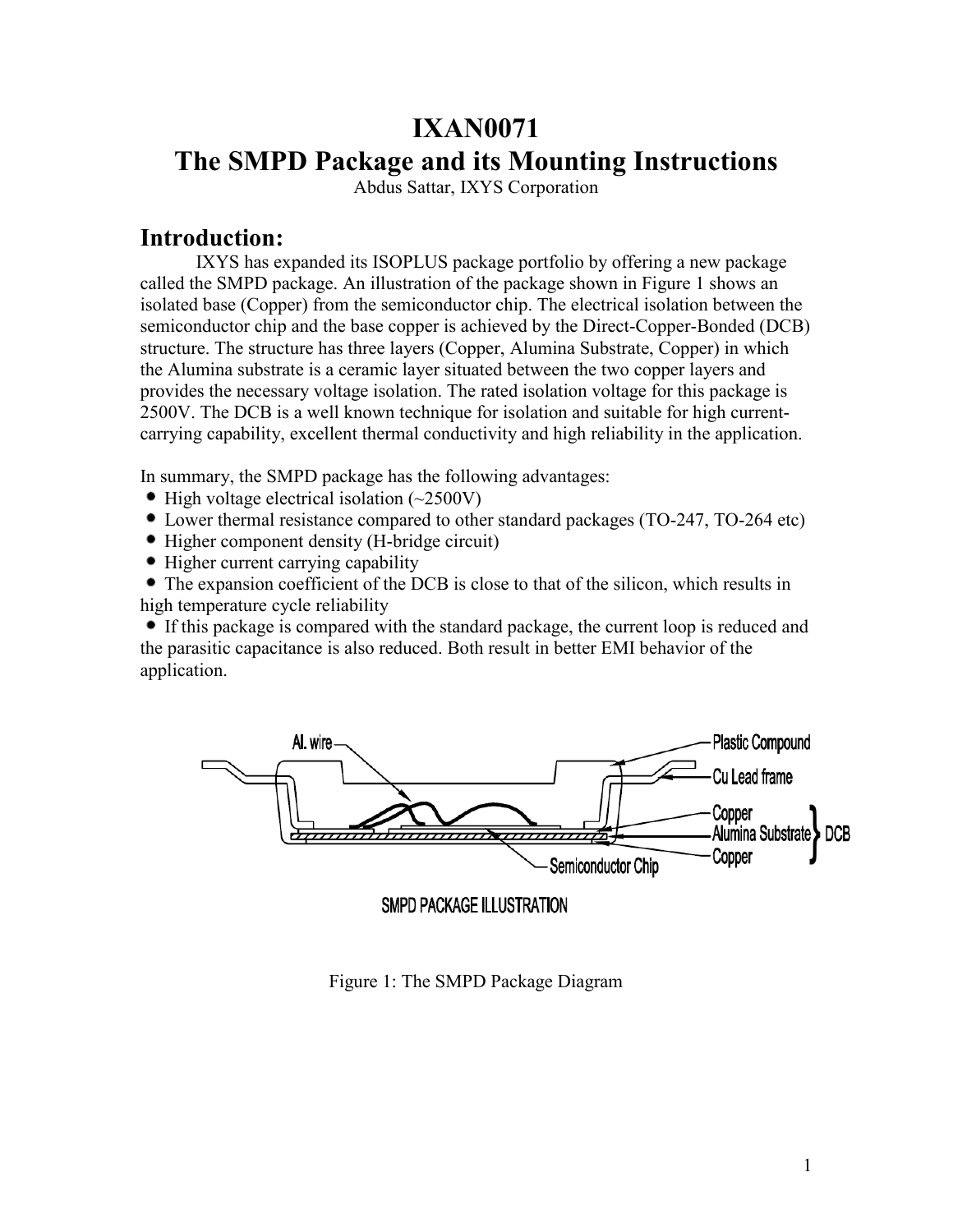# **Mounting Instructions:**

The SMPD package houses both discrete and module devices. To get the most effective heat dissipation, it's required to follow some basic mounting guideline when installing the device to a heat sink. By following this guideline, it's possible to enlarge the contact area, which minimizes the contact thermal resistance.

# **Use of Thermal Compound/Grease**

The use of thermal compound provides a very good contact between the device's base and the heat sink surface. It ensures a very low value of contact thermal resistance (caseto-heat sink thermal resistance). The recommendation is to use either Dow Corning 340 (DC340) or silicone free HTCP equivalent thermal compound. Since the devices feature an internal isolation (DCB), it is not recommended to use an interface material with isolation (thermal pad) as these materials exhibit a higher thermal resistance compared to the materials mentioned above.

- Thermal compound should be applied evenly to the device base plate and the heat sink surface.
- Thermal compound layer thickness should be in the range of about 60 to 80  $\mu$ m.

# **Heat Sink Surface**

In order to ensure a very low value of contact thermal resistance, the contact surface of the heat sink must be flat and clean and fulfill the following mechanical specifications: Unevenness: < 50µm over a distance of 100mm Roughness: < 10µm

When installing the device to a heat sink, excessive uneven fastening force might apply stress to inside chips, which can lead to damage or degradation of the device. An example of heat sink assembly is shown in Figure 2.

### **Mounting Screw**

The recommended mounting screw is M3.5 or 6-32 screw with flat and spring washers. Both flat and spring washers that fit the screw must be used for spreading the pressure evenly on the heat sink (or the PCB). The minimum length of the screw is 5/8" or 3/4".

### **Mounting Force/Torque**

The recommended mounting force for the SMPD package is given in the datasheet as 50…200N/11…45lb. To convert it into a mounting torque, we can use the following formula:

$$
F = \frac{2\pi M}{P} \tag{1}
$$

Here  $F$  is the contact force in N, P is the pitch in m of used screw and M is the torque applied to the screw in N.m. The above relation states that the contact force is inversely proportional to the pitch of used screw.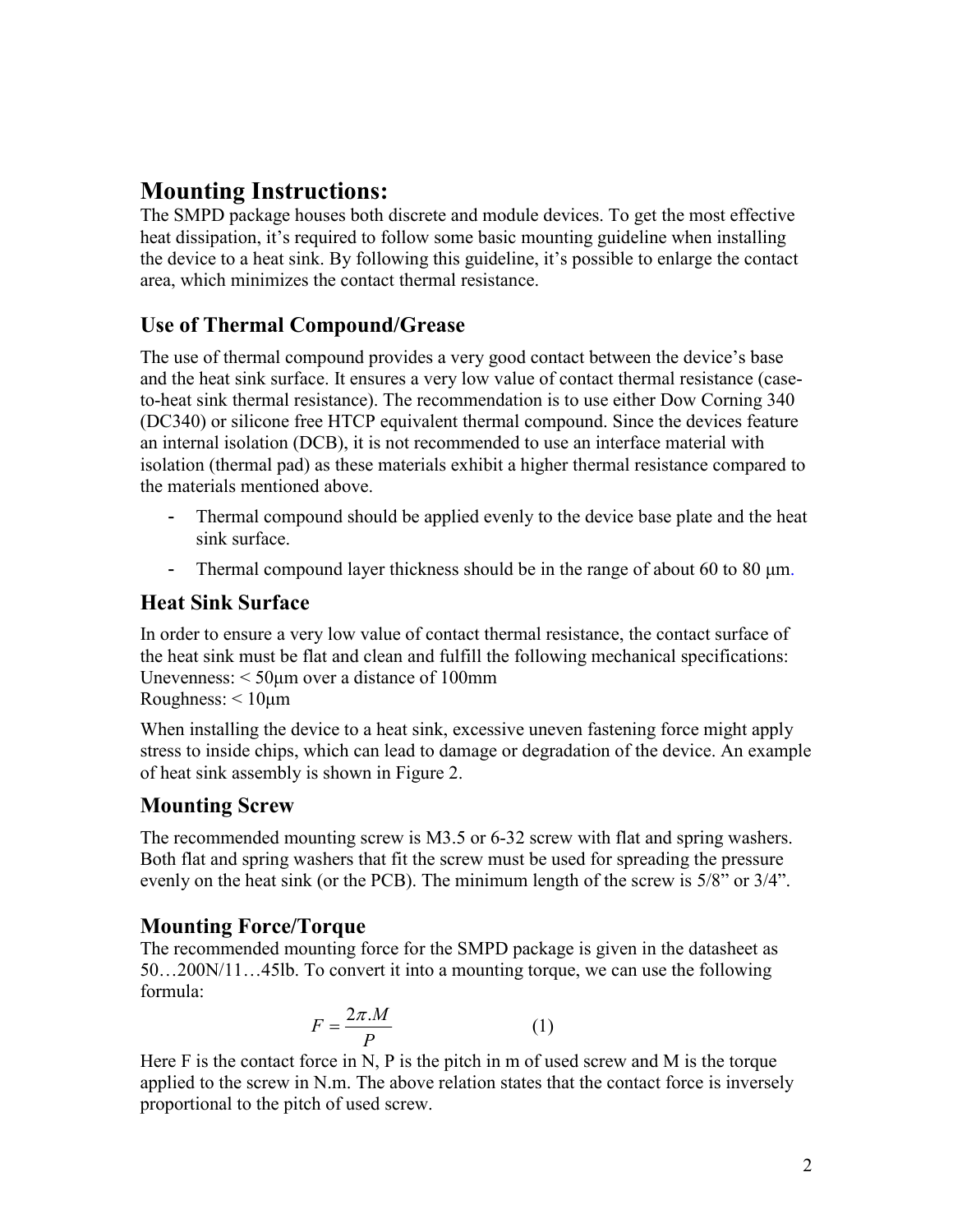|                                                                                                                                                                                                                          | <b>UNC Thread ANSI B1.1</b>                |                         |                             |            |                                                        |
|--------------------------------------------------------------------------------------------------------------------------------------------------------------------------------------------------------------------------|--------------------------------------------|-------------------------|-----------------------------|------------|--------------------------------------------------------|
| UNC - Unified Coarse Thread. The old definition NC is comparable with the<br>metric thread. The new term UNC is comparable with the ISO metric<br>thread. NC and UNC threads are interchangeable, in an analogous manner | like the metric and the ISO metric thread. |                         |                             |            |                                                        |
|                                                                                                                                                                                                                          |                                            |                         |                             |            |                                                        |
| Nominal<br>Diameter                                                                                                                                                                                                      | Major<br>Diameter<br>Inch                  | Major<br>Diameter<br>mm | Tapping<br>Drill Size<br>mm | <b>TPI</b> | Pitch<br>mm                                            |
| $N$ 1 - 64 UNC                                                                                                                                                                                                           | 0,073                                      | 1,854                   | 1,50                        | 64         |                                                        |
| N 2 - 56 UNC                                                                                                                                                                                                             | 0,086                                      | 2,184                   | 1,78                        | 56         |                                                        |
| N 3 - 48 UNC                                                                                                                                                                                                             | 0,099                                      | 2,515                   | 2,05                        | 48         |                                                        |
| N 4 - 40 UNC                                                                                                                                                                                                             | 0,112                                      | 2,845                   | 2,27                        | 40         |                                                        |
| N 5 - 40 UNC                                                                                                                                                                                                             | 0.125                                      | 3,175                   | 2,59                        | 40         |                                                        |
| N 6 - 32 UNC                                                                                                                                                                                                             | 0,138                                      | 3,505                   | 2,77                        | 32         | 0,397<br>0,453<br>0,529<br>0,635<br>0,635<br>$0.794 -$ |

For 6-32 screw from international thread standard

Pitch=0.794mm=0.000794m

Therefore,

F=50N, 
$$
M = \frac{50x0.000794}{2\pi} = 0.0063
$$
N.m  
\nF=100N,  $M = \frac{100x0.000794}{2\pi} = 0.0126$ N.m  
\nF=200N,  $M = \frac{200x0.000794}{2\pi} = 0.0253$ N.m

In order to convert in the British unit ~lb.inch, the following relations can be used. One Pound inch to Newton meter,  $\rightarrow$  1 lb.in=0.113N.m;

One Pound force to Newton,  $\rightarrow$  1 lb.f.=4.45N; One inch to meter,  $\rightarrow$  1 inch=0.0254m;

The following Table 1 provides the summary of the mounting requirements for the SMPD package.

**Table 1: SMPD Mounting Torque and Heat Sink Flat Specifications** 

|                             |                   |     | Limits |      |             |
|-----------------------------|-------------------|-----|--------|------|-------------|
| <b>Parameters</b>           | <b>Conditions</b> | Min | Typ.   | Max. | <b>Unit</b> |
| <b>SMPD Device Flatness</b> |                   | --  |        | 100  | $\mu$ m     |
| <b>Heat Sink Flatness</b>   | <b>Unevenness</b> | --  |        | 50   | $\mu$ m     |
|                             | Roughness         | --  |        | 10   | $\mu$ m     |
| <b>Mounting Force</b>       | Screw             | 50  | --     | 200  | N           |
|                             | $6 - 32$          | 11  |        | 45   | lb          |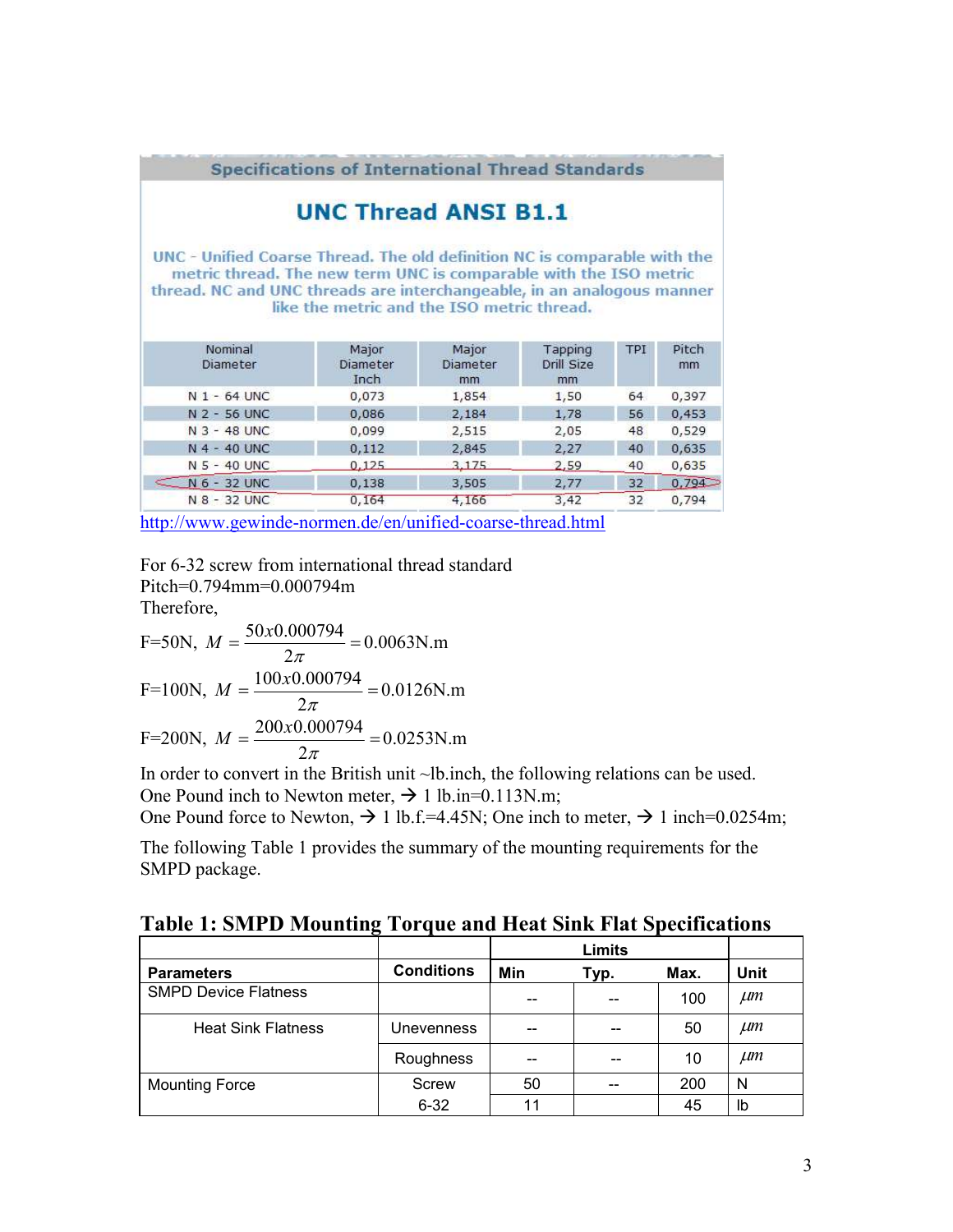| Thickness of thermal compound | ^^<br>ີ<br>υυ | ou                       | um   |
|-------------------------------|---------------|--------------------------|------|
| Weight                        | --            | $\overline{\phantom{m}}$ | aram |



Figure 2: Illustration of a heat sink assembly

#### **Soldering of Terminals:**

If the electrical connection is made by soldering, great care must be taken to avoid the overheating the device. In this case, the following requirements are recommended:

**Table 2: Soldering Requirements** 

| Soldering Temperature   Distance from case |       | Maximum soldering time |  |  |  |  |
|--------------------------------------------|-------|------------------------|--|--|--|--|
| $\sim$ 260 $\degree$ C                     | $3mm$ | -3s                    |  |  |  |  |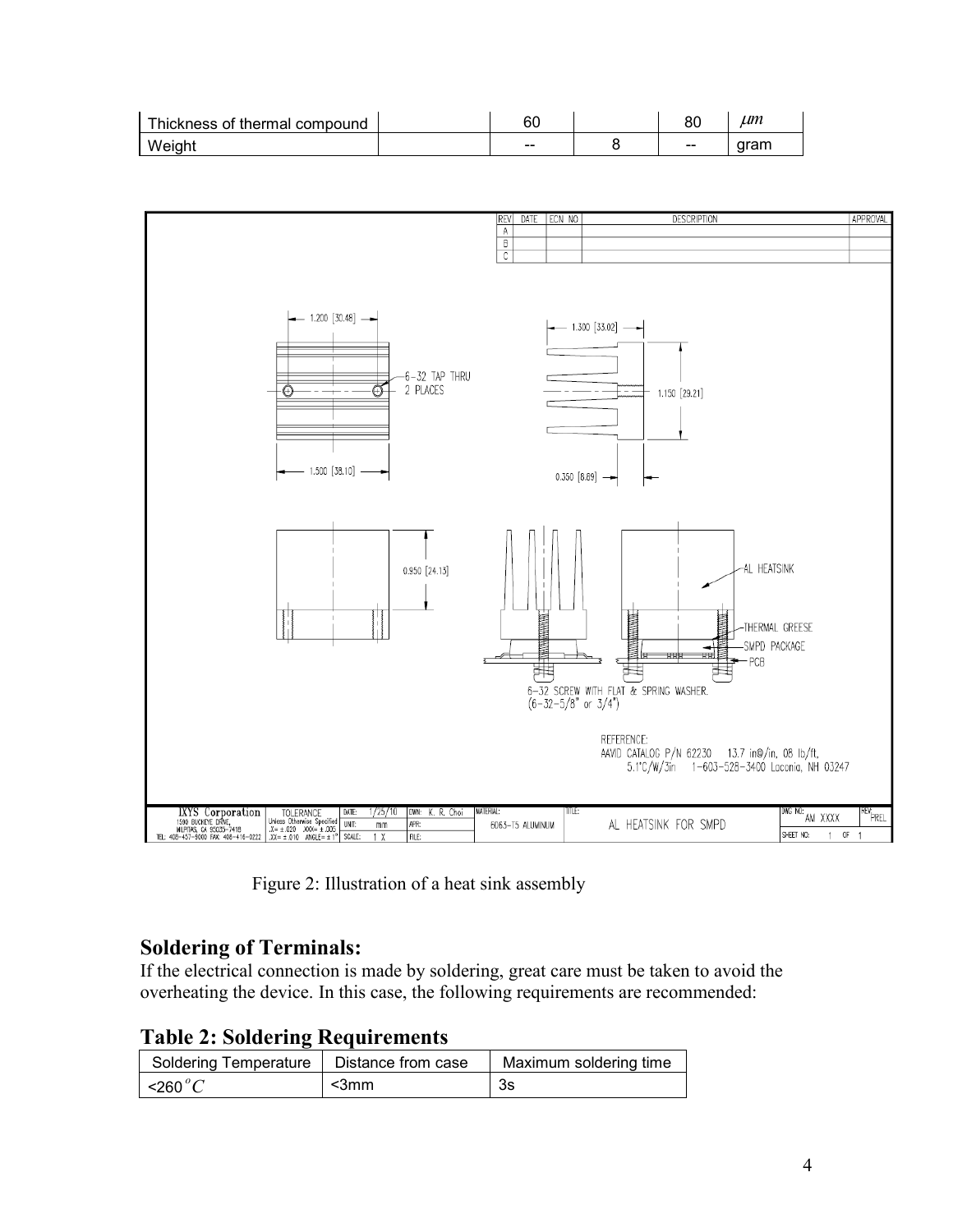| $\sim$ 0.0 $\sim$<br>$   -$<br>--- | .<br>,,,,,, | h<br>ບວ |
|------------------------------------|-------------|---------|
|------------------------------------|-------------|---------|

#### **Mounting to a Heat Sink:**

Mounting instructions would be a little different for different heat sinks. In Figure 3, we use AAVID Thermalloy P/N: 62230. For this heat sink, the dimension and the mounting process are illustrated in the previous figure 2.





Figure 3: AAVID THERMALLOY Heat Sink P/N: 62230

The size of heat sink is chosen as  $LxWxH \sim 1.5$ in (38.1mm) x 1.15in (29.21mm) x 1.3in (33.02mm). The following procedure can be followed to mount the device:

i) When a PCB is used as shown in Figure 4 then the device should be soldered on the PCB first. It's required that the SMPD base and heat sink surfaces are parallel to each other.



Figure 4: An example for PCB and heat sink assembly

ii) Create two holes (30.48mm apart) on the surface of the heat sink. For mounting with screw and nut, the mounting hole should not exceed 0.140inch (screw 6-32). The recommended depth of thread in aluminum (Al) heat sink is 12mm and in copper (Cu) heat sink is 10 mm depending on the thickness of the heat sink base. Here, the maximum thickness of the heat sink base is 8.89mm therefore, 5 to 6 mm depth would be sufficient.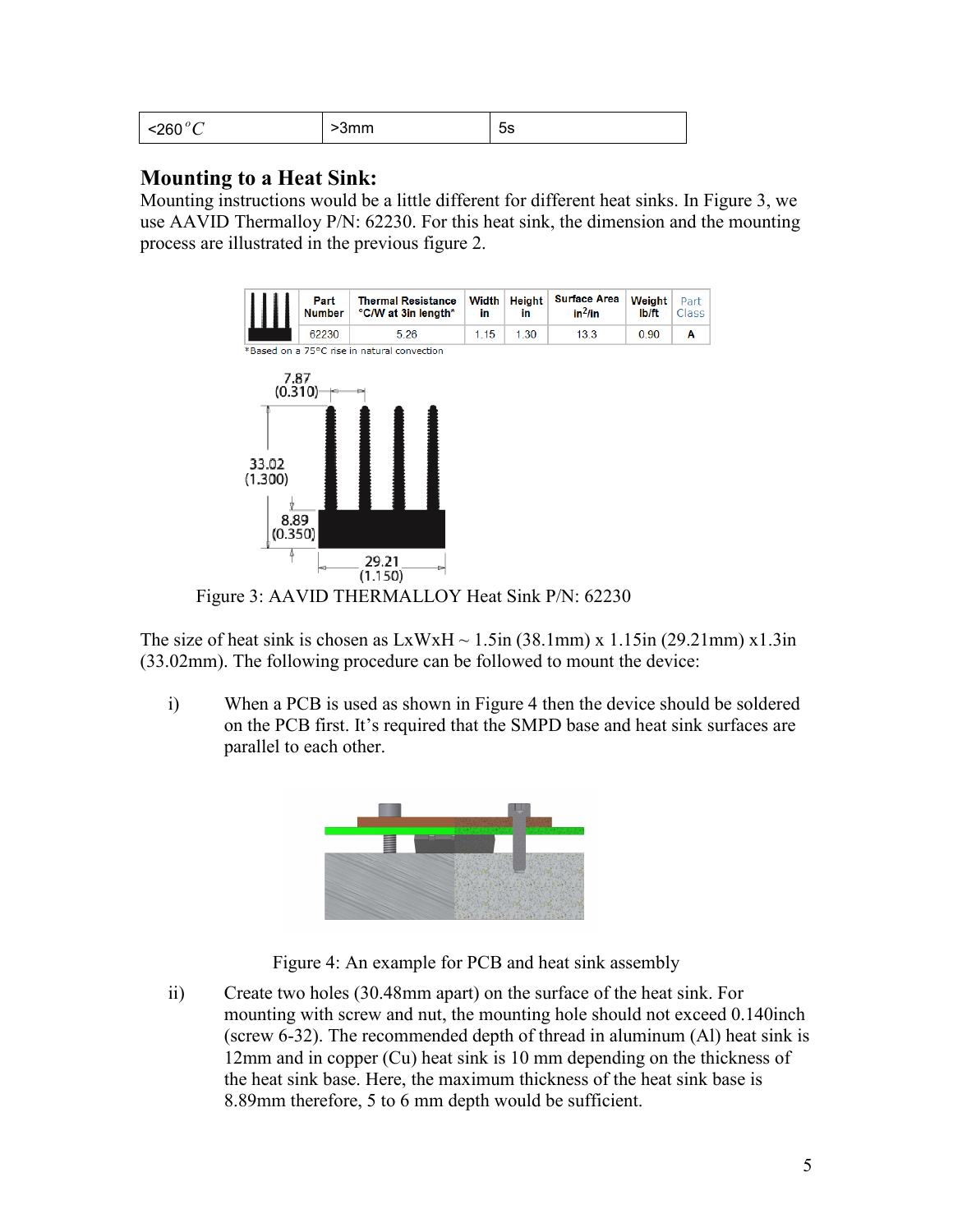- iii) Heat sink contact surfaces must be flat, clean and free of scratches. It should have the following specifications: Unevenness: < 50µm over a distance of 100mm Roughness: < 10µm
- iv) Place a thin layer of thermal compound on the heat sink surface and on the device's base plate just sufficient to cover the entire DCB base to the heat sink. Best results are achieved when the thermal compound thickness is between 60 um to 80 um. Thicker layer of thermal compound may increase the risk of damage to the DCB base plate and internal chip.
- v) The recommended mounting screw is M3.5 or 6-32 UNC with flat and spring washers. Both flat and spring washers fitting the screw have to be used between the screw and the heat sink (or the PCB) surface.
- vi) First tighten the screw clockwise then use a torque wrench to apply the tightening force. The tightening force should not be exceeded the mounting force given in the datasheet.
- vii) To prevent mechanical stress to leads of the device or on the connections between the device and the PCB, additional support from the heat sink to the PCB might be necessary.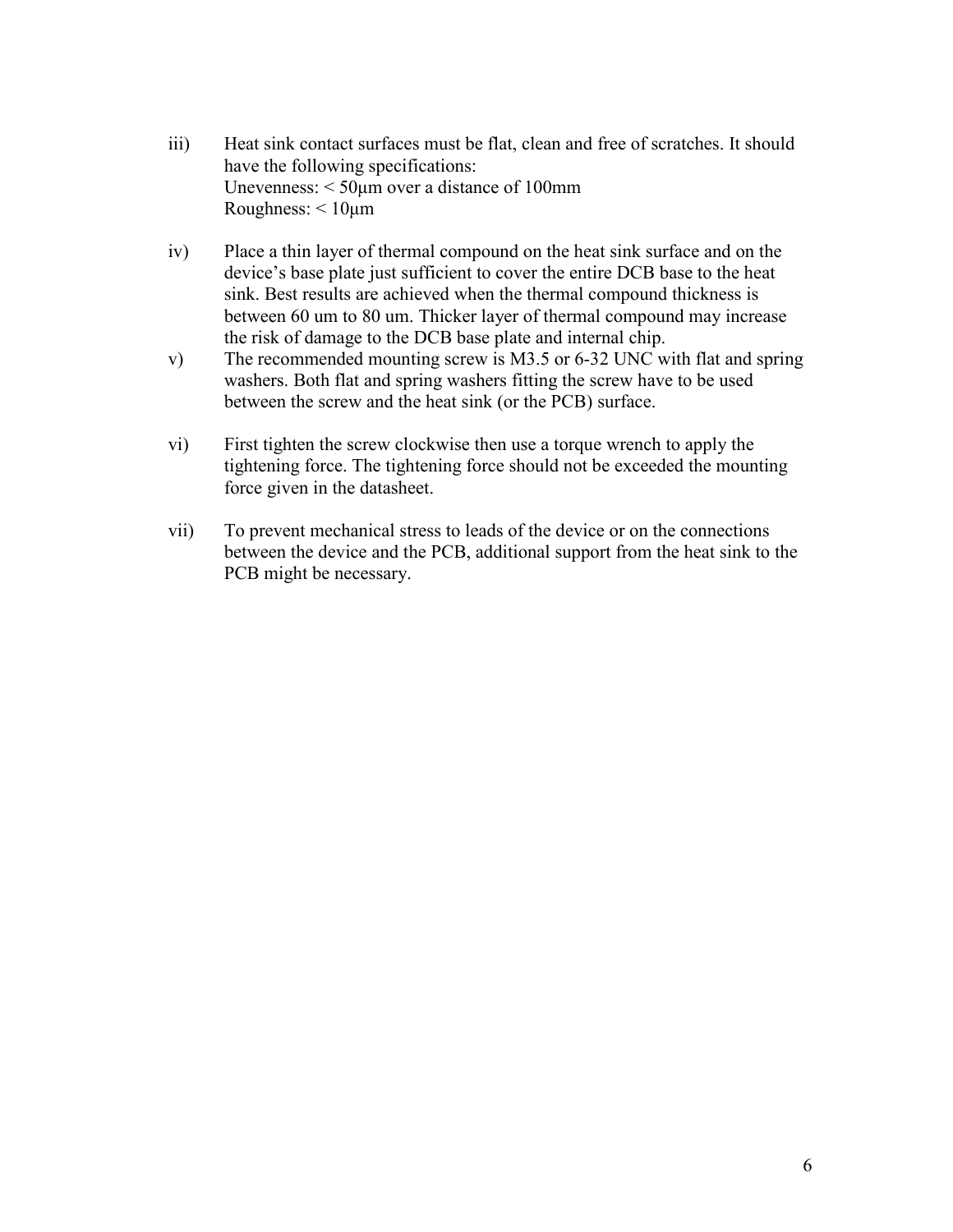#### **Heat Sink Size Estimation:**

In order to have higher power dissipation capability, the SMPD package should be mounted on a heat sink. To determine the heat sink size, it's important to estimate the maximum power dissipation of the device. The datasheet provides the useful parameters to determine the power dissipation. The maximum operating switching frequency of the device can be estimated as,

$$
fs (max) = (P_D - P_C)/E_{SW}
$$
 (2)

Where  $P_D$  is the maximum device power dissipation,  $P_C$  is the conduction power loss, fs (max) are the maximum switching frequency and  $E_{SW}$  is the switching energy loss.

The maximum power dissipation by a packaged device is determined by the maximum junction operating temperature rating, the ambient temperature, and the junction-toambient thermal resistance.

$$
P_D = \frac{T_{J(Max)} - T_A}{R_{thJA}} = P_{C,Total} + P_{SW,Total}
$$
 (3)

Where  $P_C$  is the conduction loss and  $P_{SW}$  is the switching loss. IXYS datasheet provides an absolute maximum junction temperature rating called  $T<sub>JM</sub>$  of 150C. Operating in this temperature can severely impact the device's reliability. For this reason one important consideration in equation (3) is that the designer must select a maximum junction operating temperature,  $T_{J(Max)}$ , which should be lower than  $T_{JM}$ . IXYS recommends a value of the maximum operating junction temperature  $T_{J(Max)}$  of between 100 and 125C.

Here are the generic formulas for determining the total power loss in a single Power MOSFET or IGBT.

#### **Power MOSFET:**

The Conduction loss is  $P_C = I_{RMS}^{2*} R_{DS(on)}$  (4) Where the duty cycle is included in the rms value of the current The switching power loss can be defined as

 $P_{SW} = E_{SW} * f_{S(max)}$  (5)

 $E_{SW}$  = Turn ON Energy Losses + Turn OFF Energy Losses + Gate Control Energy Loss+ Output Capacitance loss+ Diode Reverse Recovery loss  $= E_{SW-ON} + E_{SW-OFF} + E_{SW-Gate} + E_{SW-OutputCAP} + E_{SW-DiodeRR}$  (6)  $E_{SW-ON} = 0.5 * I_0 * V_{OFF} * Q_{SW} I_G$  (7)  $E_{SW-OFF} = 0.5 * I_0 * V_{OFF} * Q_{SW}/I_G$  (8)  $E_{SW-Gate} = Q_G^* V_G$  (9)  $E_{SW\text{-}OutputCAP} = 0.5 \cdot C_P \cdot V_{OFF}^2 + O.5 \cdot Q_{OSS} \cdot V_{off}$  (10)  $E_{SW\text{-DiodeRR}} = V_{OFF} * Q_{RR}$  (11) Where,  $I_{\Omega}$  = Output current  $V_{SW}$ = Switching gate voltage  $V_G$  = Gate voltage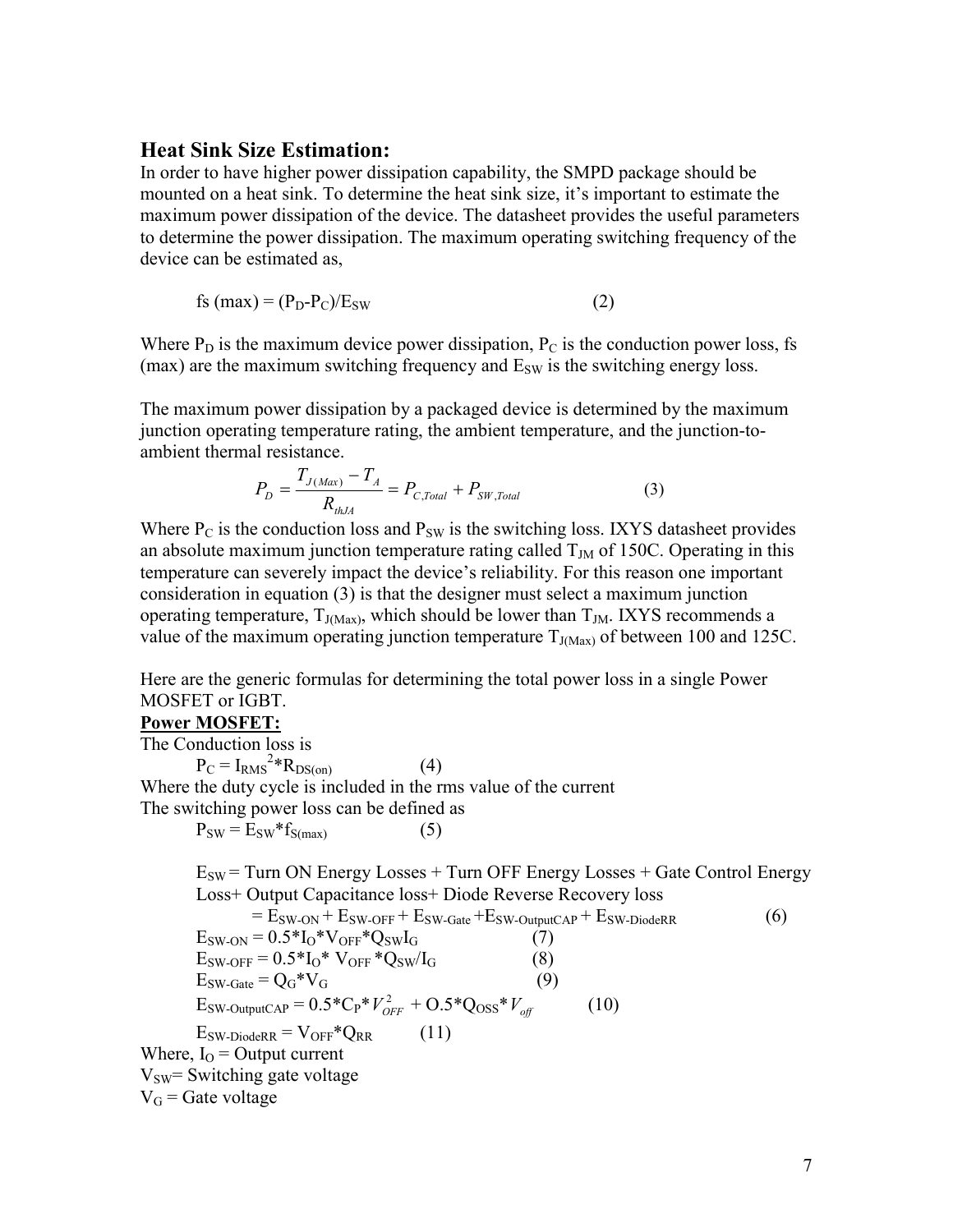| $Q_G$ = Total gate charge                                                    |      |
|------------------------------------------------------------------------------|------|
| $I_G$ = the gate driver current                                              |      |
| $Qoss = Output charge (if available)$                                        |      |
| $C_P$ = Circuit parasitic capacitance (if available)                         |      |
| $V_{OFF} =$ Off State drain voltage                                          |      |
| $Q_{RR}$ = Internal diode's reverse recovery charge                          |      |
| $f_{SW(max)}$ = Maximum switching frequency                                  |      |
| Similarly for IGBT application,                                              |      |
| <b>IGBT:</b>                                                                 |      |
| The Conduction loss is defined by,                                           |      |
| $P_C = I_C * V_{CE(sat)}$                                                    | (12) |
| Where the duty cycle is included in the rms value of the current, $I_c$      |      |
| The switching power loss can be defined as                                   |      |
| $P_{SW} = E_{SW} * f_{S(max)}$                                               | (13) |
| $E_{SW}$ = Turn ON Energy Losses + Turn OFF Energy Losses + Gate Energy Loss |      |
| $E_{SW-ON} + E_{SW-OFF} + E_{SW-Gate}$                                       | (14) |
| $E_{SW-ON}$ or $E_{ON}$ is given in the device datasheet                     | (15) |
|                                                                              |      |
| $E_{SW-OFF}$ or $E_{OFF}$ is given in the device datasheet                   | (16) |
| $E_{SW-Gate} = Q_G*V_G$                                                      | (17) |
| Where,                                                                       |      |
| $V_G$ = Applied gate voltage                                                 |      |

 $Q<sub>G</sub>$  = Total gate charge

Here  $P_C$  and  $P_{SW}$  defined in equations (4), (5), (12) and (13) are for each device. To obtain  $P_{C, Total}$  and  $P_{SW, Total}$ , you need to multiply the number of devices used per application. Now, equation (3) can be used to determine the total power dissipation in the application,  $P<sub>D</sub>$ .

After determining the maximum power loss/dissipation,  $P_D$  in watt, we now can estimate the maximum junction to ambient thermal resistance,  $R_{thJA}$  using equation (3):  $R<sub>thIA</sub>$  can also be written as,

 $R<sub>thJA</sub> = R<sub>thJC</sub> + R<sub>thC-SH</sub> + R<sub>thSH-A</sub>$  (18)

 $R<sub>thJA</sub>$  is the thermal resistance of the entire assembly that has three components: the thermal resistance of the device,  $R_{thJC}$ , the thermal resistance of the interface material between the device and the heat sink,  $R_{thC-SH}$ , and the thermal resistance of the heat sink,  $R_{thSH-A}$ . The data for  $R_{thJC}$  and sometimes  $R_{thC-SH}$  or  $R_{thCS}$  are provided by the device datasheet. Otherwise, if the thermal compound is used between the heat sink and the base of the device then we can add a maximum thermal resistance between the case and heat sink,  $R_{thC-SH}$  as 0.2K/W (typical value). After obtaining the values for  $R_{thJC}$  and  $R_{thC-SH}$ , we can calculate the value for  $R_{thSH-A}$  which is the heat sink thermal resistance.

After obtaining the heat sink thermal resistance value, the next step is to select a heat sink based on the known thermal resistance and available dimensions that fit the size of the package.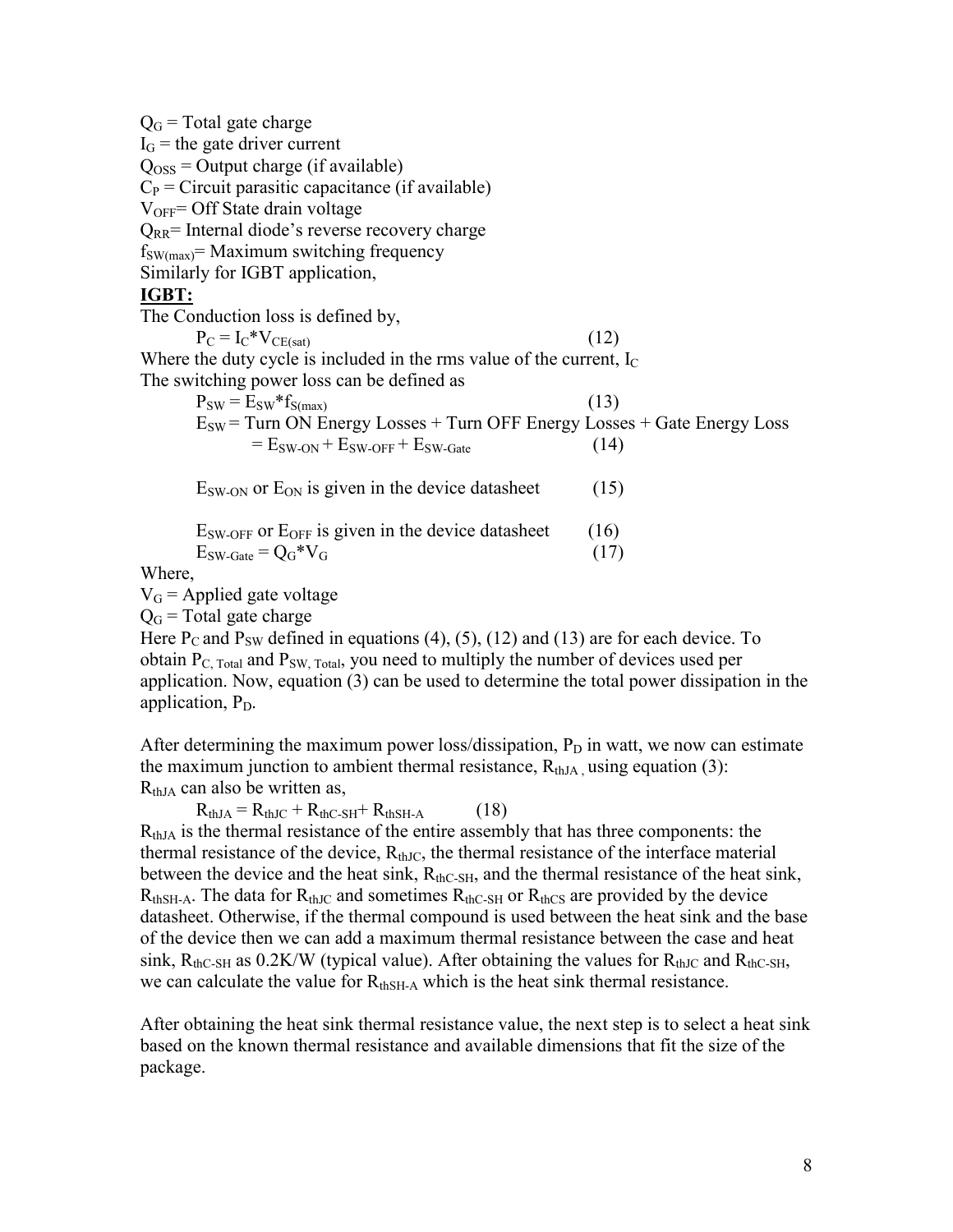New generation of IXYS Power MOSFETs and IGBTs in the SMPD package are given in Table 1 & 2.

| Table 1: Latest SMPD Packaged Power MOSFET (www.ixyspower.com) |  |
|----------------------------------------------------------------|--|
|----------------------------------------------------------------|--|

| Power           | DS(max) | $I_{D25}(Cont.)$ | $R_{DS(on)}$ type | $Q_{G(on)}$ type |      |
|-----------------|---------|------------------|-------------------|------------------|------|
| <b>MOSFET</b>   |         | $Tc=25C$         | $Te=25C$          | $Te=25C$         | type |
|                 |         |                  | $m\Omega$         | nC               | (ns) |
| MMIX1T600N04T2  | 40V     | 600A             | 1.30              | 590              | 100  |
| MMIX1F520N075T2 | 75V     | 500A             | 1.60              | 545              | 150  |

### **Table 2: Latest SMPD Packaged IGBT**

| IGBT           | DS(max) | $I_{D25}(Cont.)$ | $I_{D110}(Cont.)$ | $\mathcal{L}_{CE(Sat)}$ type | $\boldsymbol{\mathcal{L}}_G$ | $\mathbf{A}_{th,IC}$ |
|----------------|---------|------------------|-------------------|------------------------------|------------------------------|----------------------|
|                |         | $Tc=25C$         | $Te=110C$         | $Te=25C$                     | nC                           | $\degree C/W$        |
|                |         |                  |                   |                              |                              |                      |
| MM1X1G320N60B3 | 600V    | 400A             | 180A              | .5V                          | 585                          | 0.125                |

# **21-pin and 9-pin SMPD package illustration:**



Figure 5: The SMPD Package Illustration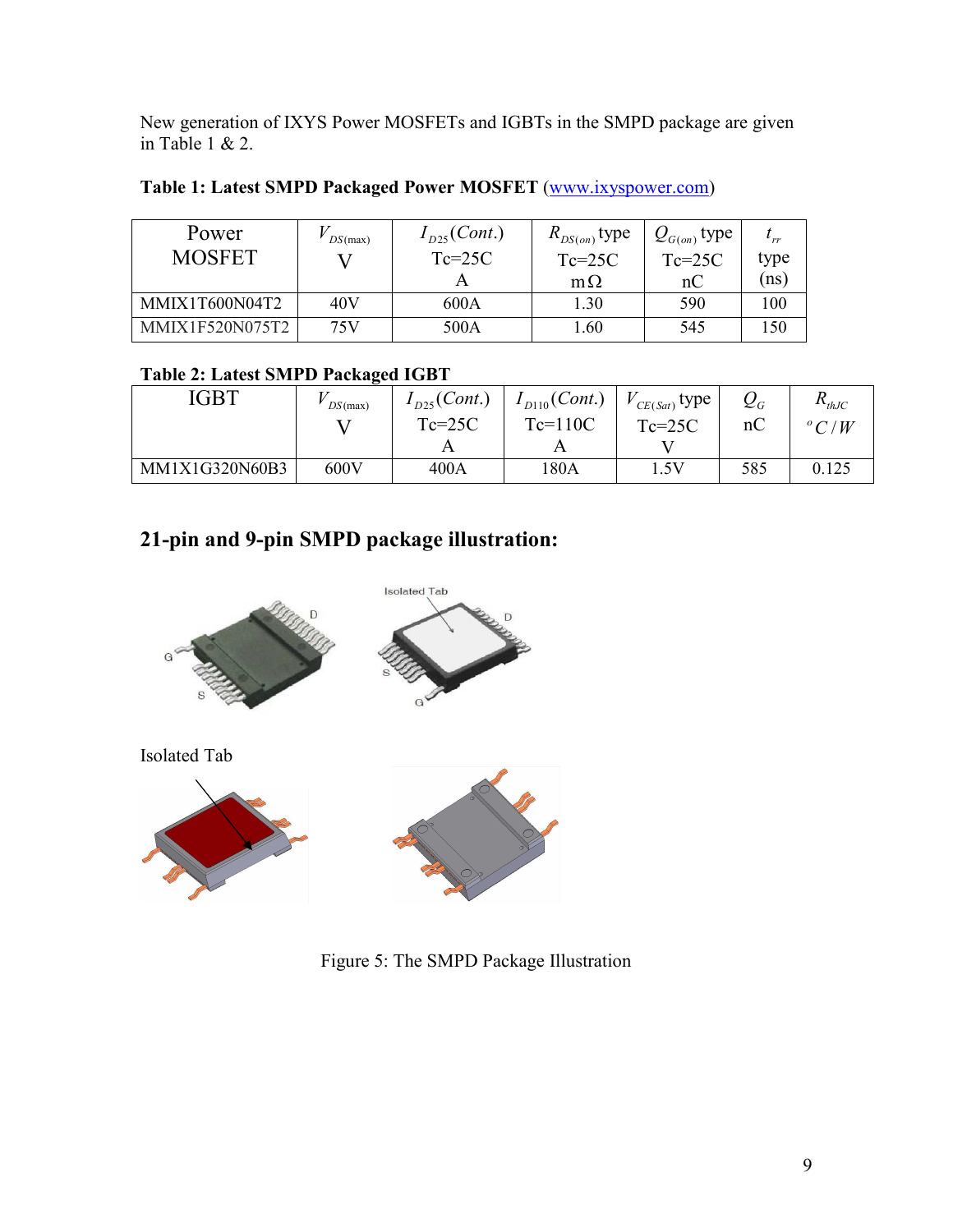

Figure 6: The SMPD Package: 21-pin mechanical outline